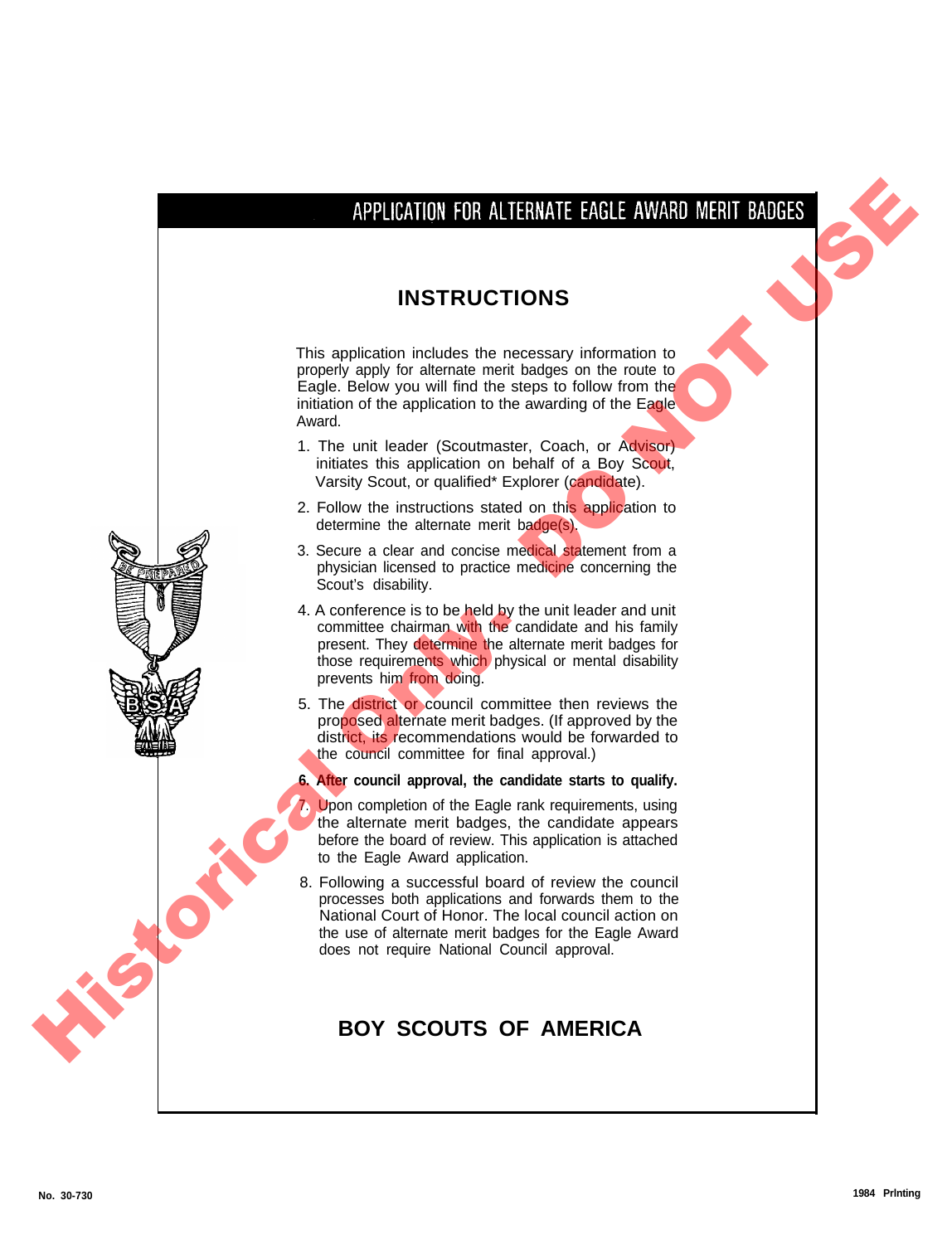# GUIDELINES FOR ADVANCEMENT TO EAGLE SCOUT RANK<br>FOR PHYSICALLY AND MENTALLY HANDICAPPED SCOUTS

- 1. The Eagle Award may be achieved by a Boy scout, Varsity Scout, or qualified' Explorer (candidate) who has a physical *or* mental disability by qualifying for alternate merit badges. This does not apply to individual requirements for merit badges. Merit badges are awarded only when all requirements are met as stated.
- 2. The physical or mental disability must be of a permanent rather than a temporary nature.
- 3. A clear and concise medical statement must be made by a physician, licensed to practice medicine, concerning the Scout's disability.
- 4. The candidate must earn as many of the required merit badges as his ability permits before applying for an alternate merit badge.
- 5. The candidate must complete as many of the requirements of the required merit badges as his ability permits.
- 6. This form, Application for Alternate Eagle Award Merit Badges, must be completed prior to the candidate's qualifying for alternate merit badges.
- 7. The alternate merit badges chosen must be of such a nature that they are as demanding of effort as the required merit badges.
- 8. When alternates chosen involve physical activity, they must be approved by the physician.
- 9. The unit leader and the board of review must explain that to attain the Eagle Award a candidate is expected to do his best in developing himself to the limit of his resources.
- 10. This application must be approved by the council committee responsible for advancement, utilizing the expertise of professional persons involved in Scouting for the handicapped.
- 11. The candidate's application for Eagle must *be* made on the Eagle Award Application, No. 30-728, with this form (No. 30-730) and the Eagle service project attached.

# **The Purpose of the Eagle Award**

The recipient of the award is a Boy Scout, Varsity Scout, or qualified\* Explorer who applies the principles of the Scout Oath and Law in his daily life. He has achieved the qualities listed below because of determination and persistence through the advancement program. modular to meet looking the properties of the methods of the methods of the state and details y multiple with the original of the state and details are not the methods of the methods of the methods of the methods of the m

- Concern for others.
- Ability to help others through skills he has learned.
- Ability to live and work cooperatively with others by meeting his responsibility to his patrol and troop.
- Concern for self by improving his physical fitness to the limits of his physical resources.
- Capacity for leadership.

\*In order for an Explorer to be an Eagle candidate, he must have achieved First Class rank as a Boy Scout or Varsity scout.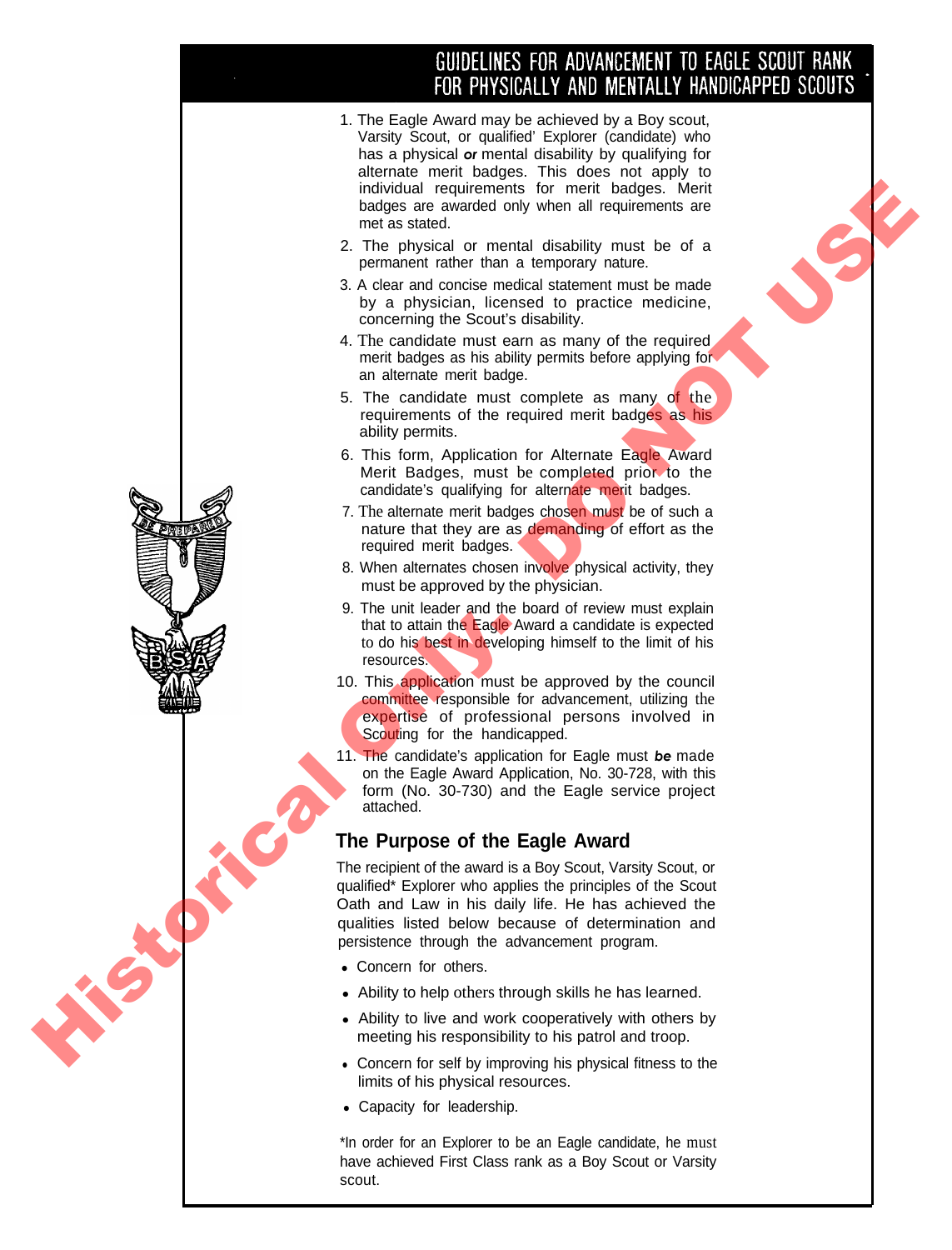# APPLICATION FOR ALTERNATE EAGLE AWARD MERIT BADGES **To: The District Advancement Committee District** Council<br>
Continues the second method in the second method of conditions<br>
The second method in the second method in the second method of conditions<br>
the second method in the second method in the second method method in<br>
the Council **Gentlemen:** We are submitting this application in behalf of  $\Box$ (Name of Candidate) of Unit No. chartered to and located in **(Community) (State)**  Because of the disability (see the medical statement below), we believe that he is physically or mentally unable to complete the requirements for the following merit badge or badges required for Eagle Award: Because of his excellent performance, perseverance, and Scouting spirit, and following a personal conference with him and his family, we recommend that the following alternate merit badge or badges be assigned to him, feeling that they will be equally challenging and useful, but within his capabilities. Signed **(Unit Leader)** Signed **(Unit Committee Chairman) Signed (Parent or Guardian) Parents' Statement** In view of the medical statement (below), and following **a** conference with **<u>examed a conference</u>** 'S Scouting leaders, we approve of the alternate method of application for Eagle Award and merit badges recommended as alternates. Date **(Parent or Guardian)** Signed \_ **Medical Statement** As a result of a thorough examination of  $\equiv$ (Name of Candidate) on  $\equiv$ (Date) I find that he has a permanent physical or mental disability that would prevent him from completing the requirements for the merit badge or badges, as shown above. REASONS FOR INABILITY:

| Date   |      |
|--------|------|
| Signed | 17 D |